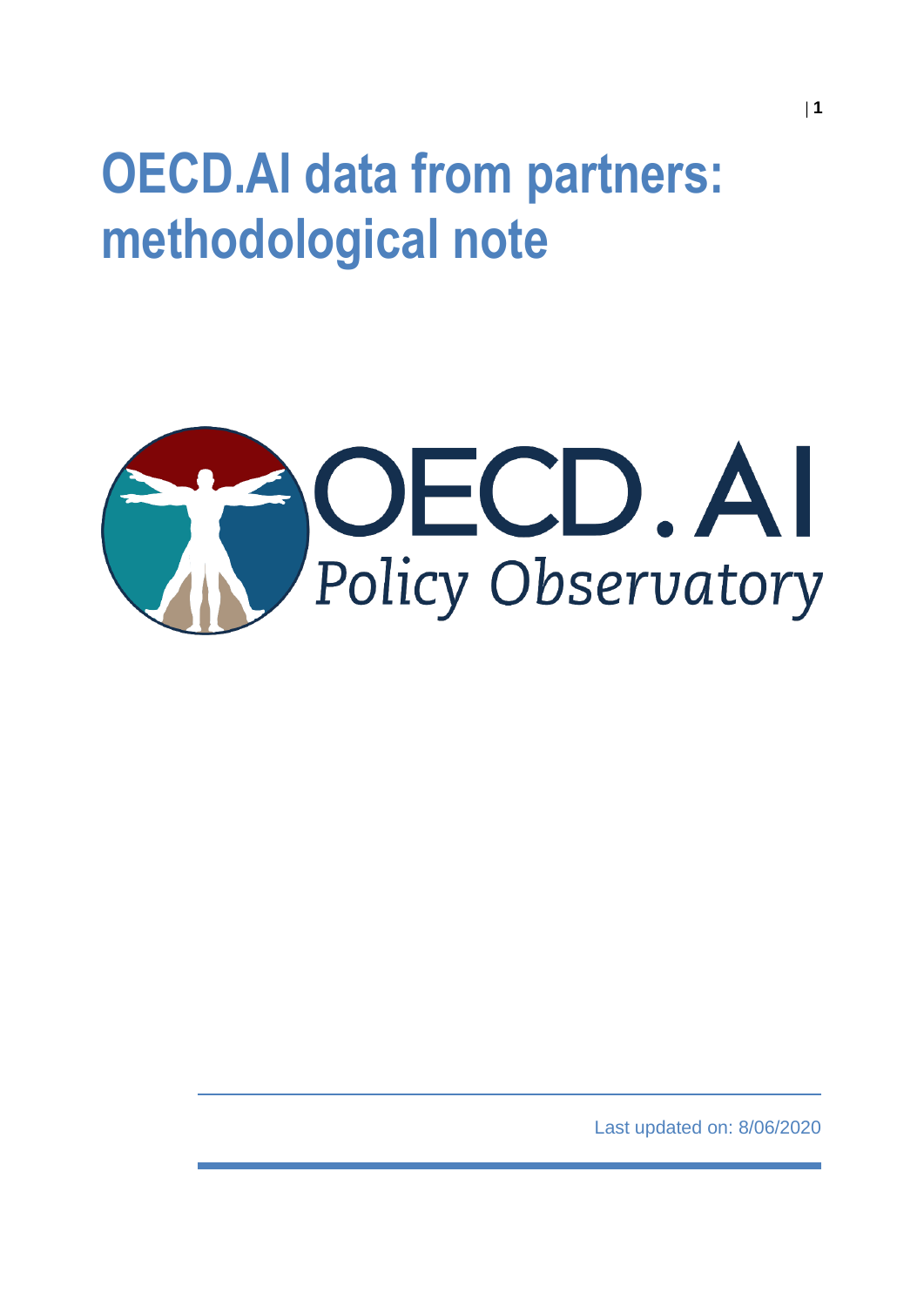### **Introduction**

The OECD AI Policy Observatory (OECD.AI) aims to help countries encourage, nurture and monitor the responsible development of trustworthy artificial intelligence (AI) systems for the benefit of society. As an inclusive online platform for public policy on AI, the Observatory provides a comprehensive database of AI policies from across the world. Building on the momentum of the OECD's Recommendation on Artificial Intelligence, the first intergovernmental standard on AI, the Observatory combines resources from across the OECD with those of partners from all stakeholder groups to facilitate dialogue and provide multidisciplinary, evidence-based policy analysis on AI.

The third pillar of OECD.AI, "Trends & data", aims to help policy makers develop, implement and improve policies for AI. To do so, OECD.AI showcases data and metrics to allow countries and stakeholders to compare policy responses, engage in international co-operation, monitor progress and develop best practices.

The "Data from partners" subsection provides data from partner institutions, with the objective of showing AI-related trends over time from as many high quality sources and vantage points as possible.

The present note aims at providing a full and transparent account of the sources and methodology used to construct the "Data from partners" visualisations for OECD.AI. It covers data provided by the following partners:

- Microsoft Academic Graph
- **•** LinkedIn
- Event Registry

OECD.AI visualisations using data from these three data sources were developed by the AI Lab at the Slovenian Jožef Stefan Institute (JSI). It is important to highlight that data sources and methodologies in OECD.AI may differ from those previously used for OECD research, and therefore results may vary. Because methods for measuring AI are still evolving, there remain definitional and other issues that can influence empirical results. Efforts to develop clear definitions, taxonomies and classifications are underway, as are efforts to compile accurate and comparable indicators. Given the current evolving situation, showing trends in a timely manner based on transparent methodologies by partner institutions can be of value to policy makers.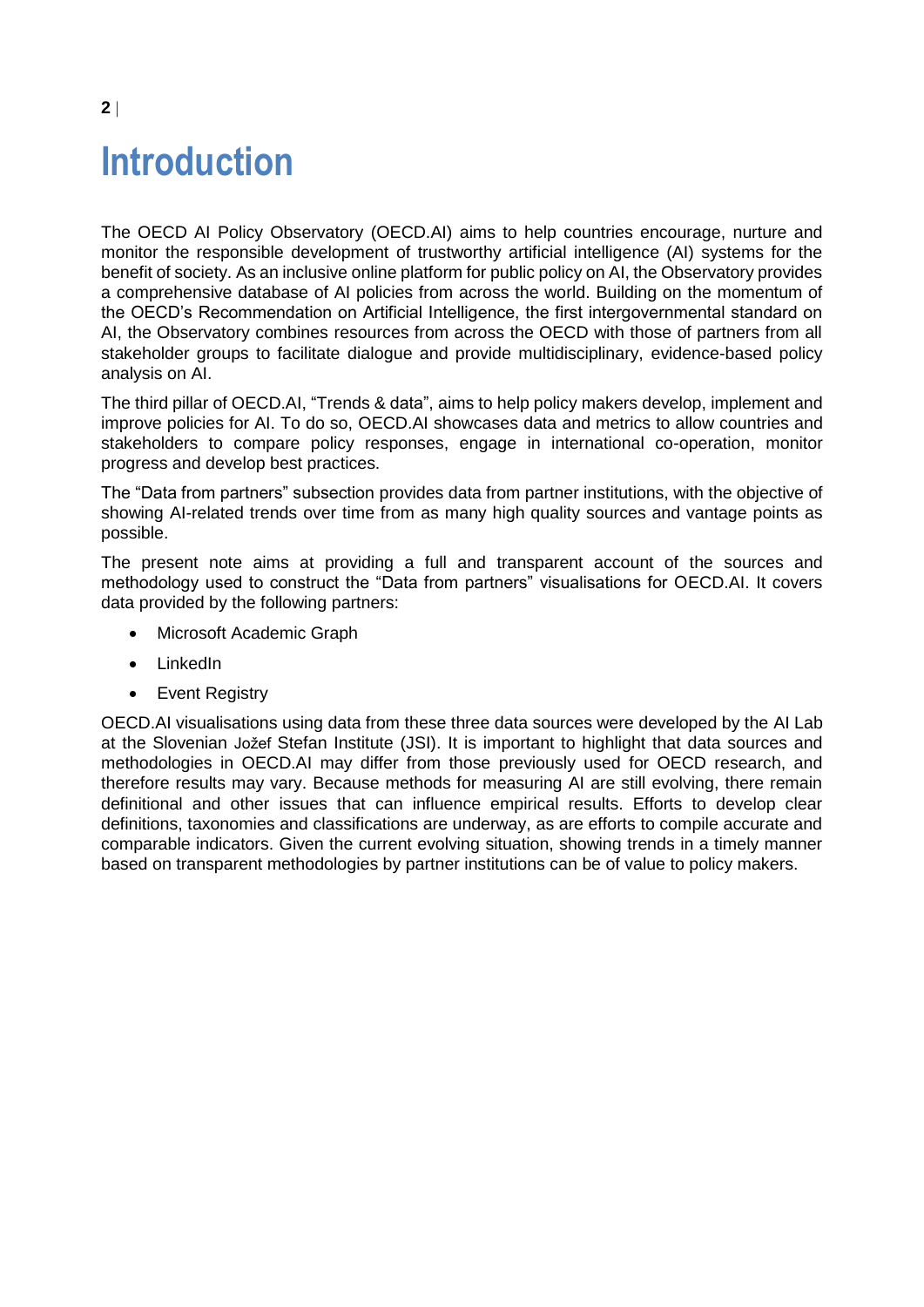

The Microsoft Academic Graph (MAG) is a heterogeneous graph containing scientific publication records, citation relationships between those publications, as well as authors, institutions, journals, conferences, and fields of study (Sinha et al., 2015; Wang et al., 2019).

MAG employs advances in machine learning, semantic inference and knowledge discovery to explore scholarly information. It is a semantic search engine (i.e. not keyword-based), which means that it employs natural language processing (NLP) to understand and remember the knowledge conveyed in each document.

Information is indexed by paper type, author, time of publication, field of study, publication outlet and institution. The graph is updated on a bi-weekly basis. In 2019, close to 1 million new papers were added every month (Wang, 2019).

Each paper is automatically categorised into a field of study following a machine-learned taxonomy. An algorithm detects the concepts present in each paper and identifies, or "learns", the hierarchy of different fields of studies. This concept detection operation is performed biweekly every time the graph<sup>1</sup> is updated and is applied to every new article, which is tagged accordingly. The taxonomy itself is adjusted every 6 months. Because top level disciplines are important and visible, the top two levels of the taxonomy are manually reviewed against Wikipedia's hierarchy of topic classifications<sup>2</sup> (Shen et al., 2018).

#### **Determining Artificial Intelligence papers for OECD.AI**

The visualisations provided in the OECD AI Policy Observatory (OECD.AI) use a subset of the MAG comprised of papers related to AI. A paper is considered to be about AI if it is tagged during the concept detection operation with a field of study that is categorised in either the "artificial intelligence" or the "machine learning" fields of study in the MAG taxonomy. Results from other fields of study, such as "natural language processing", "speech recognition", and "computer vision" are only included if they *also* belong to the "artificial intelligence" or the "machine learning" fields of study. As such, the results are likely to be conservative.

#### **Collaboration between countries or institutions**

OECD.AI displays research collaborations between different entities (either institutions or countries<sup>3</sup>). This is done by assigning each paper to the relevant institutions and countries on the

<sup>&</sup>lt;sup>1</sup> In discrete mathematics, graphs are mathematical structures used to model pairwise relations between objects. Graphs are made up of vertices (also called nodes or points) which are connected by edges (also called links or lines). For more information, please see https://en.wikipedia.org/wiki/Graph\_(discrete\_mathematics).

<sup>&</sup>lt;sup>2</sup> For more information, please see [https://en.wikipedia.org/wiki/Category:Main\\_topic\\_classifications.](https://en.wikipedia.org/wiki/Category:Main_topic_classifications)

<sup>&</sup>lt;sup>3</sup> Country names and codes in OECD.AI abide by the "OECD Guidelines regarding the use of the list of names of countries and territories."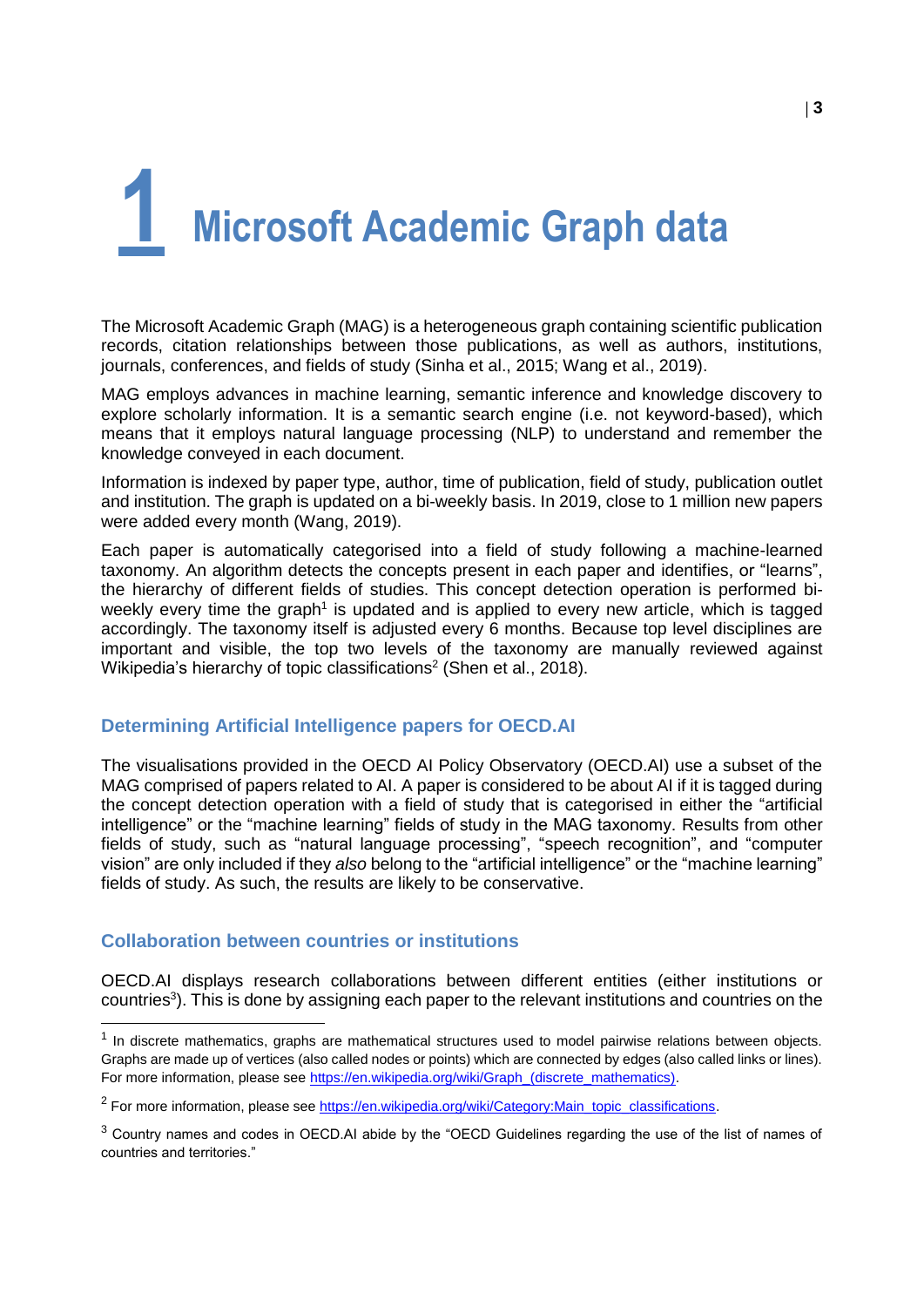basis of the authors' institutional affiliations<sup>4</sup>. OECD and CSIC (2016) define collaboration as "coauthorship involving different institutions. International collaboration refers to publications coauthored among institutions in different countries…National collaboration concerns publications co-authored by different institutions within the reference country. No collaboration refers to publications not involving co-authorship across institutions. No collaboration includes singledauthored articles, as long as the individual has a single affiliation, as well as multiple-authored documents within a given institution."<sup>5</sup>

To avoid double counting, collaborations are considered to be binary: either an entity collaborates on a paper (value=1) or it does not (value=0). The shared paper counts as one toward the number of collaborations between two entities. The following rules apply:

- For between-country collaborations: papers written by authors from more than one institution in the same country only count as one collaboration for that country.
- For between-institution collaboration: papers written by more than one author from the same institution only count as one collaboration for that institution.

#### **Matching institutions to their countries**

The Global Research Identifier Database (GRID)<sup>6</sup> was used to match institutions in MAG to a country. Information about an institution's geographical coordinates, city, and country from GRID allowed for the geolocation of 72% of the institutions in MAG. The remaining institutions were matched manually to their respective countries.

An artificial entity called "international organisations" was created to reflect papers written by international organisations. This avoids counting these papers as originating in the country where the relevant international organisation is headquartered.

Following the same logic, papers from multinational enterprises were attributed to the country in which the company's headquarters are located, regardless of the country in which the actual research was conducted.

#### **Type of papers**

The MAG classifies papers into the following types depending on publication outlets: conference; book; book chapter; repository; patents; journal; and other. The "Repository" type refers to archival sites, including arXiv, bioRxiv, and SSRN. There may be several versions of "Repository" papers, including some that may be published in conventional journals. "Other" is a category comprising papers from journals or conferences of which the quality is unknown. This includes one-off workshops, new journals, or venues that no longer exist.

 $<sup>4</sup>$  Information about an author's institutional affiliations is available for about 51% of AI publications in MAG. Thus,</sup> collaboration statistics may be underestimated.

<sup>&</sup>lt;sup>5</sup> Institutional measures of collaboration may overestimate actual collaboration in the case of countries where it is common practice to have a double affiliation (OECD and CSIC, 2016).

<sup>&</sup>lt;sup>6</sup> The GRID is an openly accessible database of educational and research organizations worldwide, created and maintained by Digital Science & Research Solutions Ltd. It contains the institution's type, geo-coordinates, official website, and Wikipedia page. For more information, see [https://www.grid.ac/.](https://www.grid.ac/)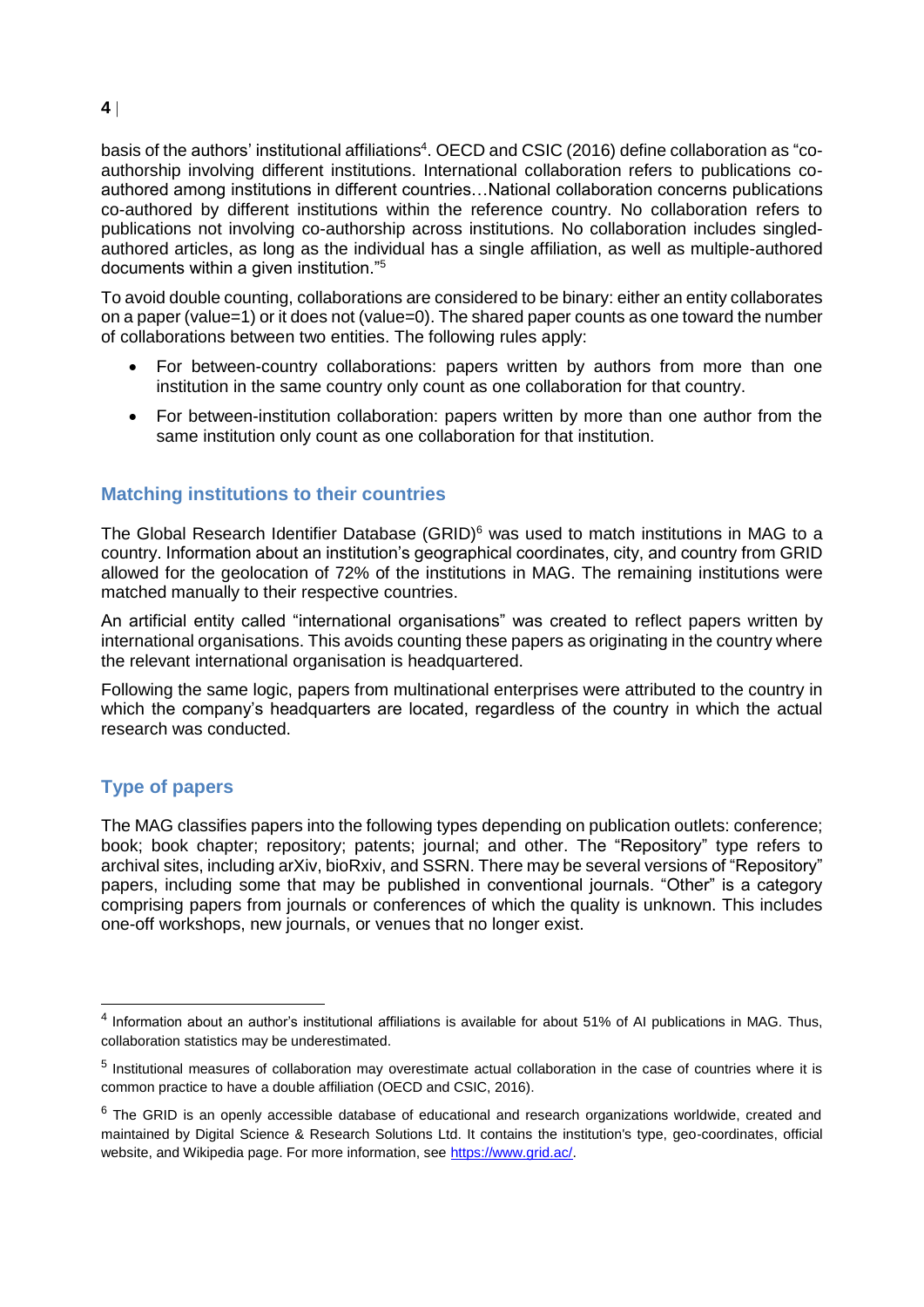Arguably, patents are conceptually different from the other categories in this listing.<sup>7</sup> Therefore, for simplicity, the category "Research publications" – the default setting for most MAG data visualisations on OECD.AI – comprises all paper types except patents. The drop-down menu "Publication type" allows selecting and viewing results for patents only.<sup>8</sup>

#### **Counting of publications: quantity measure**

In absolute terms, each publication counts as one unit towards an entity (a country or an institution). To avoid double-counting, a publication written by multiple authors from different institutions is split equally among each author. For example, if a publication has four authors from institutions in the US, one author from an institution in China and one author from a French institution, then 4/6 are attributed to the US, 1/6 to China and 1/6 to France. The same logic applies to institutional collaborations.

#### **Counting of publications: quality measure**

MAG assigns a rank to each publication to indicate its relevance.<sup>9</sup> It does so by using a dynamic eigencentrality measure that ranks a publication highly if that publication impacts highly ranked publications, is authored by highly ranked scholars from reputable institutions, or is published in a highly regarded venue and also considers the competitiveness of the field. The eigencentrality measure can be considered as the likelihood that a publication would be evaluated as being highly impactful if a survey were to be posed to the entire scholarly community. For this reason, MAG calls this measure the "saliency" of the publication.<sup>10</sup> Similarly, the saliency of an author, institution, field, and publication venue represents the sum of all saliencies of the respective publications.

To adjust for temporal bias – i.e. older publications having more citations than more recent ones because they have been in circulation longer), MAG considers that saliency is an autoregressive stochastic process. This means that the saliency of a publication decays over time if a publication does not receive continuing acknowledgments, or its authors, publication venue and fields do not maintain their saliency levels. Reinforcement learning is used to estimate the rate of the decay and to adapt the saliency to best predict future citation behaviours.<sup>11</sup>

 $7$  MAG includes patent applications as publications since they "fit well into the model of publication entity...because they all have authors, affiliations, topical contents, etc., and can receive citations" (Wang et al., 2019).

<sup>&</sup>lt;sup>8</sup> Note that results for patents come with some considerable lag, as "publication [of a patent] generally only takes place 18 months after the first filing. As a result, patent data are publicly available for most countries across the world, often in long time series" (OECD, 2009).

 $9$  Since papers may be published in different formats and venues, in some cases different versions of the same paper exist in MAG. These papers are grouped under a unique identifier called "family ID", that borrows the value or "paper ID" of the main paper in the family. MAG ranks its publications by family ID.

 $10$  Saliency rankings differ from traditional citation counts in that the latter treat each citation as equal and perpetual, whereas the earlier imposes weighting on each citation based on the factors mentioned above. While citation counts could be altered with relative ease, to boost the saliency of an article one would have to persuade many wellestablished authors publishing at reputable venues to cite it frequently.

<sup>&</sup>lt;sup>11</sup> By leveraging the scale of Microsoft's web crawler in Bing, MAG observes tens of millions of citations each week, which serve as feedback from the entire scholarly community on its saliency assessments. For more information about how publications are ranked in MAG, please see<https://academic.microsoft.com/faq> and Wang et al. (2019).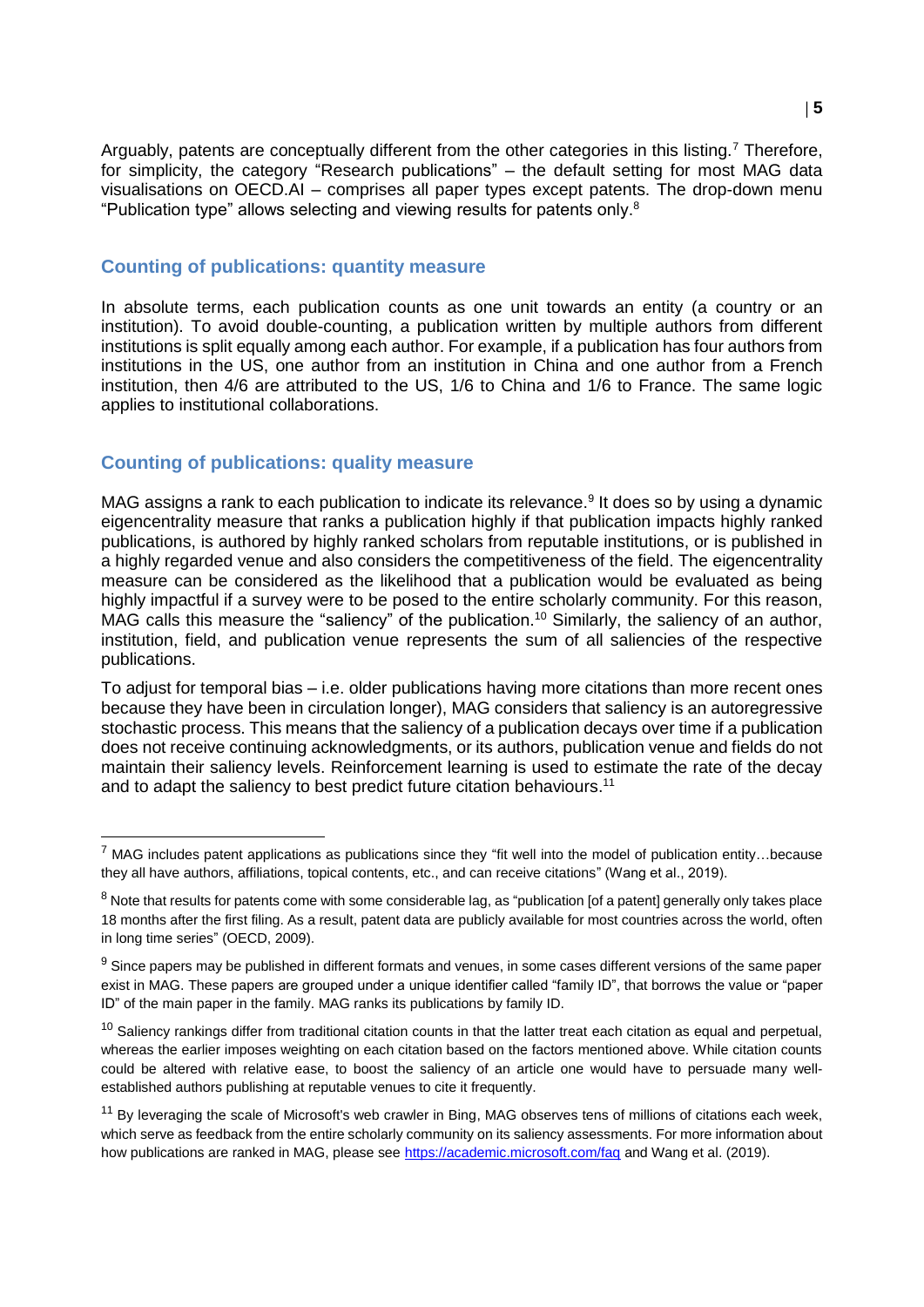OECD.AI uses the saliency rankings from MAG as a measure of quality. To provide fairer intertemporal comparisons, publication ranks are normalised according to the publication year.

#### **OECD AI Principles**

#### *Classification of scientific publications by AI Principle*

A pool-based active learning algorithm<sup>12</sup> was developed and trained to classify publications under each of the OECD AI Principles ("AI Principles").<sup>13</sup> A subset of the AI publications in MAG was selected to train the active learning algorithm. This was accomplished by estimating a semantic similarity score between a publication's title and abstract, and information on each of the AI Principles from the following resources:

- OECD Recommendation of the Council on Artificial Intelligence (OECD, 2019).
- Practical implementation guidance for the OECD AI principles (OECD, forthcoming).
- List of keywords purposely created for each AI Principle, assigning a specific relevance level to each term (i.e., either high or standard relevance).

A similarity score was determined using the following methodology:

- A "count score" was calculated by counting the total number of high relevance and standard relevance keywords in a publication's keywords, abstract and title using the following formula:
	- o *Count score* = (count of high relevance keywords) + 0.3\*(count of standard relevance keywords)
- A "cosine similarity score" was calculated between the publications and the three abovementioned resources using the following formula:
	- o *Cosine similarity score* = (cosine similarity between publications and the list of keywords for each AI Principle) + (cosine similarity between publications and each AI Principle's section from the practical implementation guidance)
- The similarity score is defined as the sum of the count and the cosine similarity scores:
	- o *Similarity score* = (Count score) + (Cosine similarity score)

The 10 000 publications with the highest similarity score were included in the training dataset for each AI Principle. Training and refinement of the active learning classifier is expected to continue throughout 2020.

#### *Selection of related recent scientific research by AI Principle*

After using the active learning classifier to identify publications relevant to each of the AI Principles, publications are sorted based on their MAG saliency rank. The highest-ranking publications from the last six months are then selected to be shown in the OECD.AI platform.

<sup>&</sup>lt;sup>12</sup> Active learning is a type of iterative supervised learning that interactively queries the user to obtain the desired labels for new data points. By choosing the data from which it learns, an active learning algorithm is designed to achieve greater accuracy with fewer training labels than in traditional supervised learning (Settles, 2010).

<sup>&</sup>lt;sup>13</sup> Please see OECD (2019) for more information about the OECD AI Principles.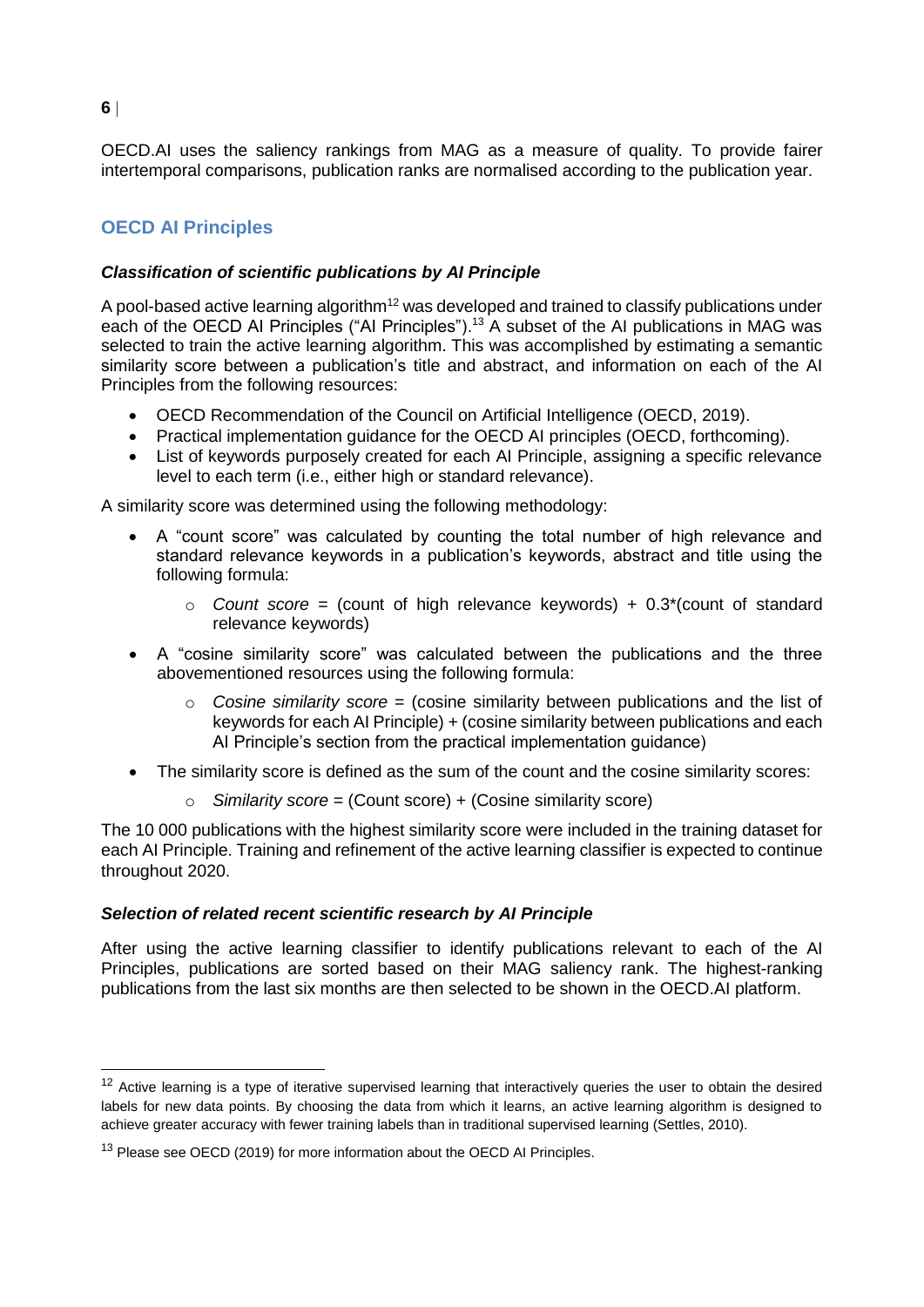#### **Policy areas**

#### *Classification of scientific publications by policy area*

A list of the most relevant fields of study from the MAG taxonomy was created for each policy area<sup>14</sup>. An AI-related publication from MAG must contain at least one of the relevant MAG topics for a given policy area to be classified in that policy area.

#### *Selection of related recent scientific research by policy area*

For each policy area, relevant AI-related publications are sorted based on their MAG saliency rank. The highest-ranking publications in the last six months were then selected to be shown in the OECD.AI platform.

#### **Additional metrics**

Additional metrics are used to construct the y-axis of the "AI publications vs GDP per capita by country, region, in time" chart. These indicators include:

- **GDP**: GDP at purchaser's prices is the sum of gross value added by all resident producers in the economy plus any product taxes and minus any subsidies not included in the value of the products. It is calculated without deducting the depreciation of fabricated assets or the depletion and degradation of natural resources. Data are in current US dollars. Dollar figures for GDP are converted from domestic currencies using single year official exchange rates. For a few countries where the official exchange rate does not reflect the rate effectively applied to actual foreign exchange transactions, an alternative conversion factor is used. *Sources*: World Bank national accounts data and OECD National Accounts data files (data.worldbank.org/).
- **GDP per capita**: GDP per capita is gross domestic product divided by midyear population. GDP is the sum of gross value added by all resident producers in the economy plus any product taxes and minus any subsidies not included in the value of the products. It is calculated without making deductions for depreciation of fabricated assets or for depletion and degradation of natural resources. Data are in current U.S. dollars. *Sources*: World Bank national accounts data and OECD National Accounts data files (data.worldbank.org/).
- **Population**: Total population is based on the de facto definition of population, which counts all residents regardless of legal status or citizenship. The values shown are midyear estimates. *Sources*: United Nations Population Division, World Population Prospects: 2019 Revision; Census reports and other statistical publications from national statistical offices; Eurostat: Demographic Statistics; United Nations Statistical Division, Population and Vital Statistics Report; U.S. Census Bureau: International Database; and Secretariat of the Pacific Community: Statistics and Demography Programme (data.worldbank.org/).
- **R&D expenditure (% of GDP)**: Gross domestic expenditures on research and development (R&D), expressed as a percent of GDP. They include both capital and

<sup>&</sup>lt;sup>14</sup> Policy areas include agriculture, competition, corporate governance, development, digital economy, economy, education, employment, environment, finance and insurance, health, industry and entrepreneurship, innovation, investment, public governance, science and technology, social and welfare issues, tax, trade, and transport.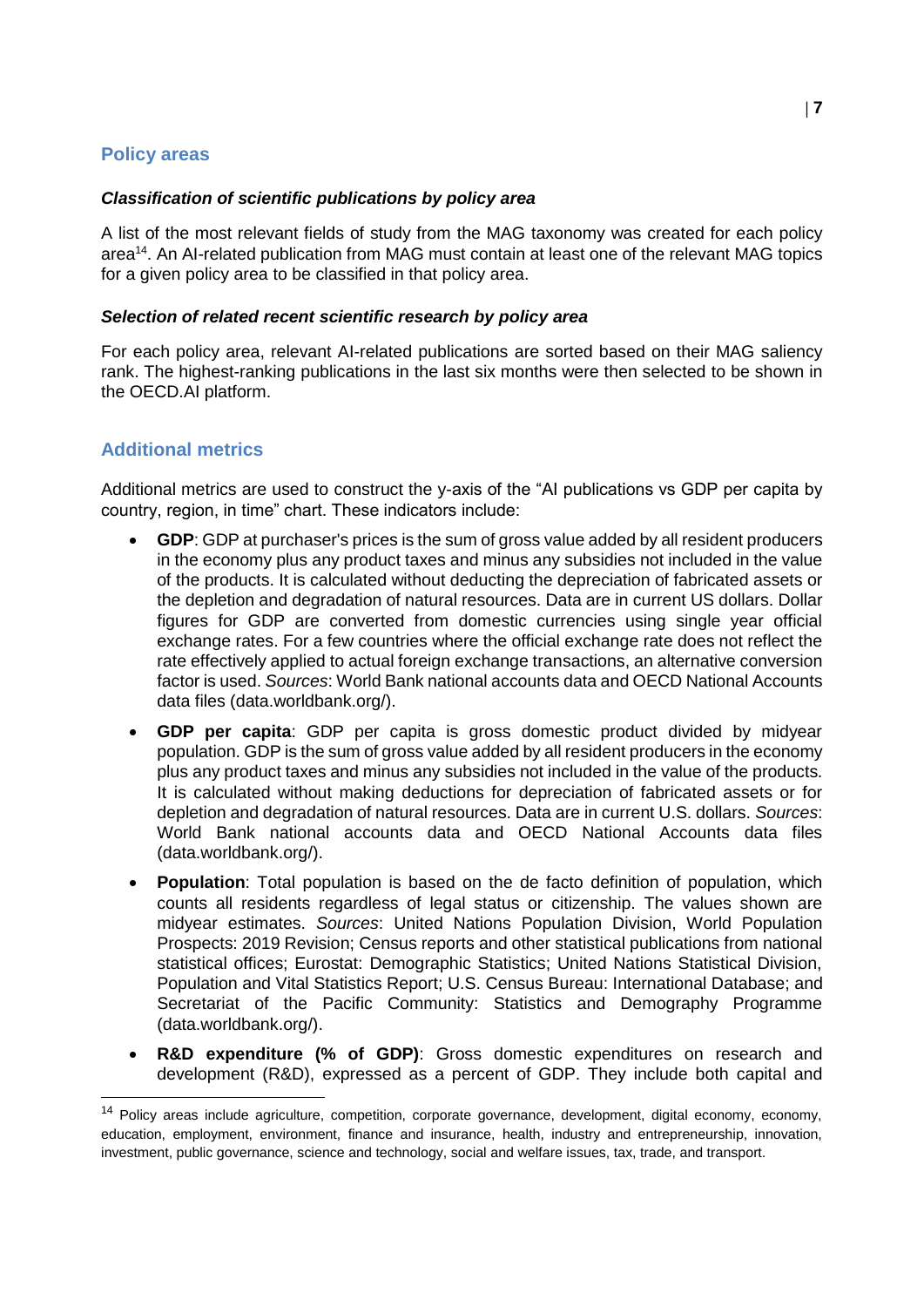current expenditures in the four main sectors: Business enterprise, Government, Higher education and Private non-profit. R&D covers basic research, applied research, and experimental development. *Source*: UNESCO Institute for Statistics (uis.unesco.org).

For these metrics, data is interpolated in years where no data is available. If last year's value is missing for an indicator, the value of the latest available year is used.

**8**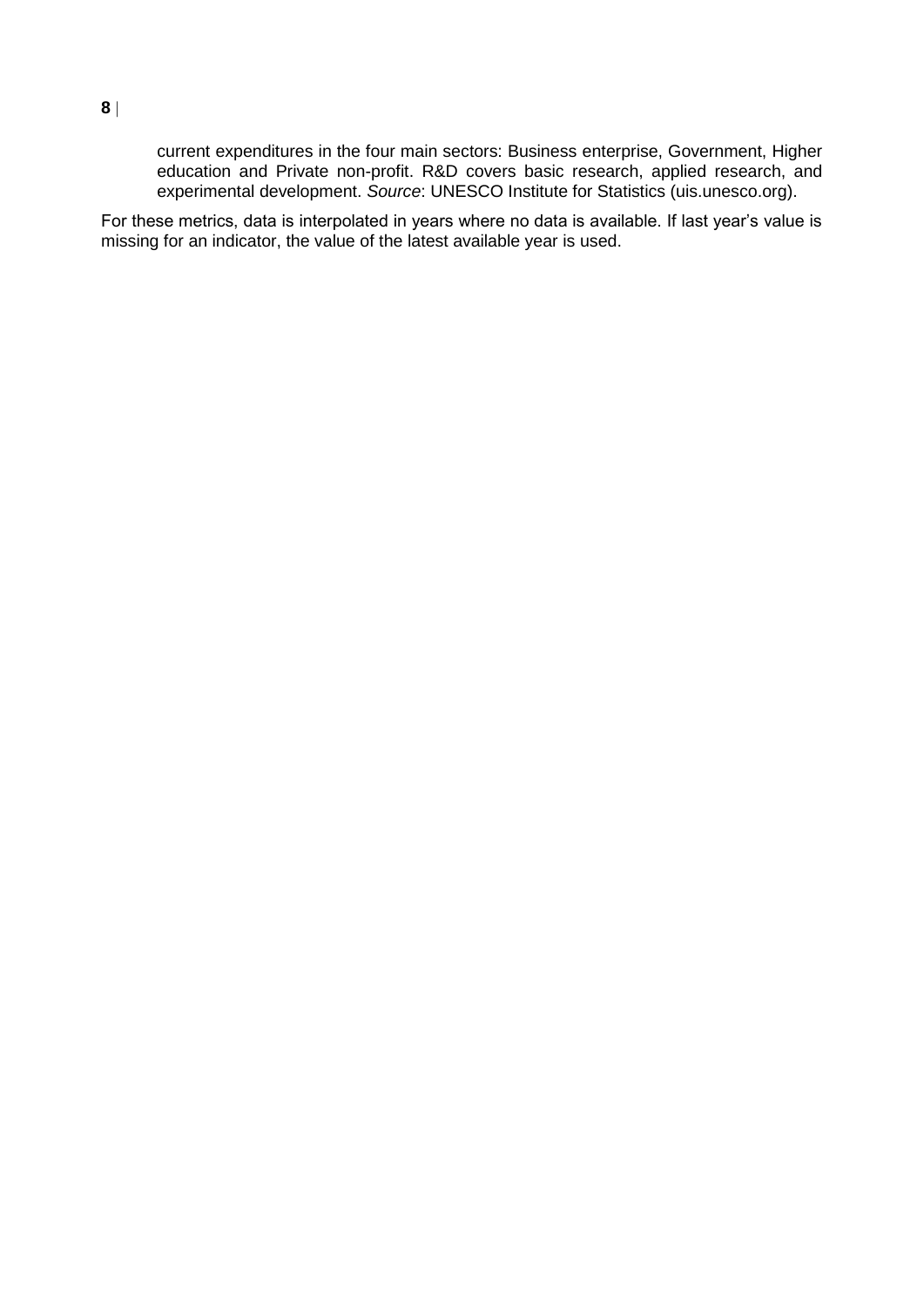

#### **Skills**

LinkedIn members self-report their skills on their LinkedIn profiles. Currently, more than 35,000 distinct, standardised skills are identified by LinkedIn. These have been coded and classified by taxonomists at LinkedIn into 249 skill groupings, which are the skill groups represented in the dataset.<sup>15</sup> The top skills that comprise the AI skill grouping are Machine Learning, Natural Language Processing, Data Structures, Artificial Intelligence, Computer Vision, Image Processing, Deep Learning, TensorFlow, Pandas (software) and OpenCV, among others.

Skill groupings are derived through a similarity index that measures skill composition at the industry level. Industries are classified according to the ISIC 4 industry classification (Zhu et al., 2018).

#### *AI skills penetration (within country)*

The aim of this indicator is to identify the penetration of AI skills in a country through the following methodology:

- Computing frequencies for all self-added skills by LinkedIn members in a given entity (occupation, industry, etc.) in 2015-2019.
- Re-weighting skill frequencies using a TF-IDF model<sup>16</sup> to get the top 50 most representative skills in that entity. These 50 skills compose the "skill genome" of that entity.
- Computing the share of skills that belong to the AI skill group out of the top skills in the selected entity.

For example, the top 50 skills for the occupation of "Engineer" are calculated based on the frequency with which they appear in LinkedIn members' profiles. If four of these skills that engineers possess are AI skills, then AI skills penetration is estimated to be 8% among engineers (i.e. 4/50).

To allow for skills penetration comparisons across countries, the skills genomes are calculated and a relevant benchmark is selected (e.g. OECD average). A ratio is then constructed between a country's and the benchmark's AI skills penetrations, controlling for occupations. For instance,

 $\overline{a}$ <sup>15</sup> LinkedIn continuously works on improving methodologies and taxonomies. LinkedIn and the OECD plan to work closely to update this information as the methodology and information evolve.

<sup>&</sup>lt;sup>16</sup> In information retrieval, tf-idf or TFIDF, short for term frequency-inverse document frequency, is a numerical statistic that is intended to reflect how important a word is to a document in a collection or corpus (Rajaraman and Ullman, 2011). The tf–idf value increases proportionally to the number of times a word appears in the document and is offset by the number of documents in the corpus that contain the word, which helps to adjust for the fact that some words appear more frequently in general (Breitinger, Gipp, and Langer, 2015).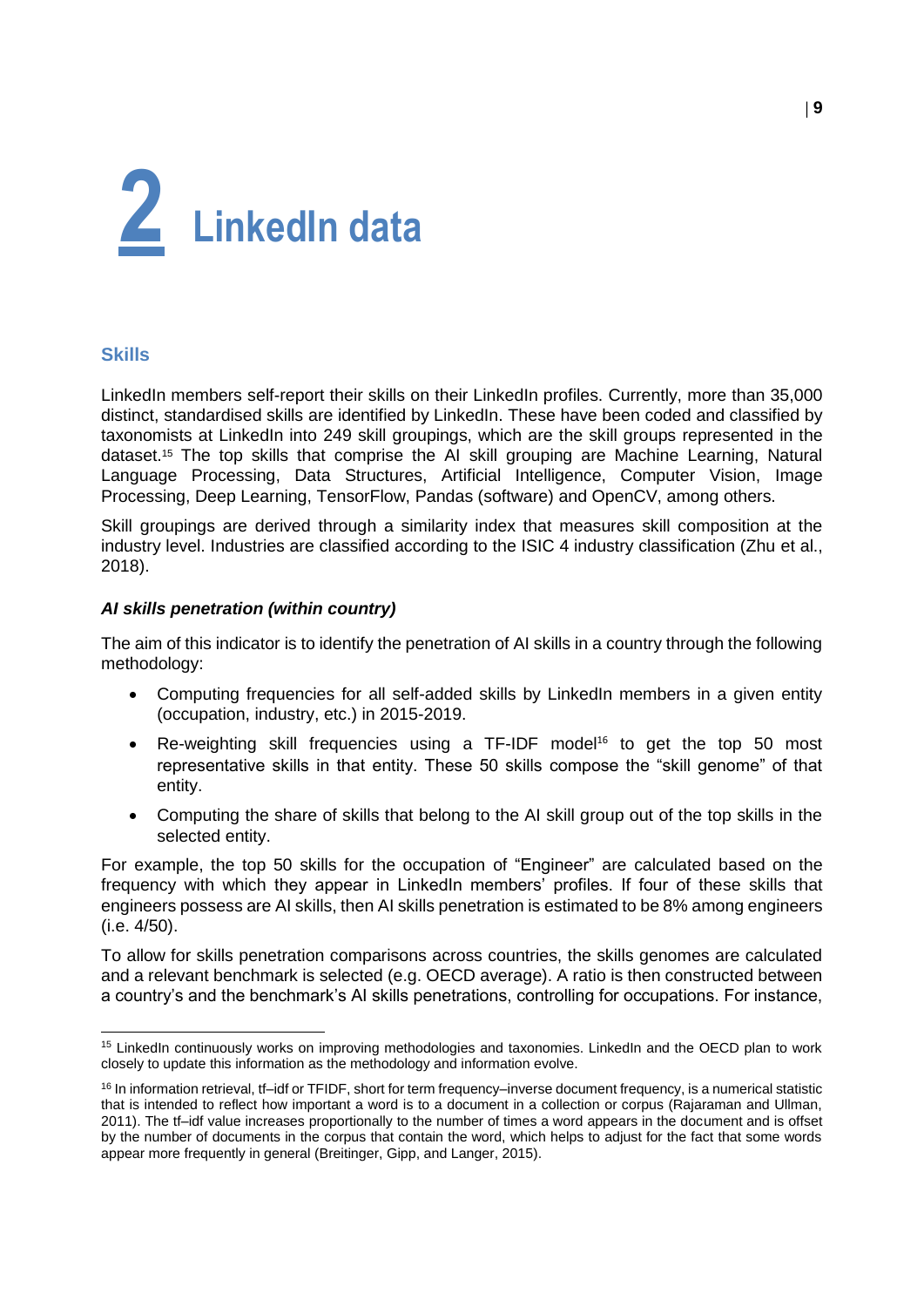a country's relative AI skills penetration of 1.5 indicates that, keeping occupations constant, AI skills are 1.5 times as frequent as in the benchmark.

#### *AI skills migration (between countries)*

Data on AI skills migration comes from the World Bank Group - LinkedIn "Digital Data for Development" partnership.<sup>17</sup>

LinkedIn migration rates are derived from the self-identified locations of LinkedIn member profiles. For example, when a LinkedIn member updates his or her location from Paris to London, this is counted as a migration.<sup>18</sup>

LinkedIn data provide insights to countries on the skills gained or lost due to migration trends. Skill migration is considered for skills at time t for country A as the country of interest and country B as the source of inflows and destination for outflows. Thus, net skill migration between country A and country  $B -$  for country  $A -$  is calculated as follows:

Net Skill migration<sub>as,bs,t</sub> =  $\frac{Net \, skill \, flows_{a_s,b_s,t}}{Member \, skill \, count_{a_s,t}}$ 

Net flows are defined as total arrivals minus departures within the given time period. LinkedIn membership varies considerably between countries, which makes interpreting absolute movements of members from one country to another difficult. To compare migration flows between countries fairly, migration flows are normalised for the country of interest. For example, if country A is the country of interest, all absolute net flows into and out of country A, regardless of origin and destination countries, are normalised based on LinkedIn membership in country A at the end of each year and multiplied by 10 000. Hence, this metric indicates relative talent migration from all countries to and from country A.

To protect LinkedIn member privacy, a minimum threshold of 50 LinkedIn members meeting the criteria being queried is required for the results to be shown on OECD.AI (i.e. gross migration of at least 50 members in each skill group every year).

#### **10**

<sup>17</sup> For more information about this initiative and the methodologies used, please se[e https://linkedindata.worldbank.org/](https://linkedindata.worldbank.org/) and Zhu et al. (2018).

<sup>&</sup>lt;sup>18</sup> LinkedIn migration rates for 2015 were compared with international migration flow data from the OECD, finding that LinkedIn covered roughly 21.4% of all migration flows in the OECD dataset. Coverage is best for migration of skilled workers between high-income countries.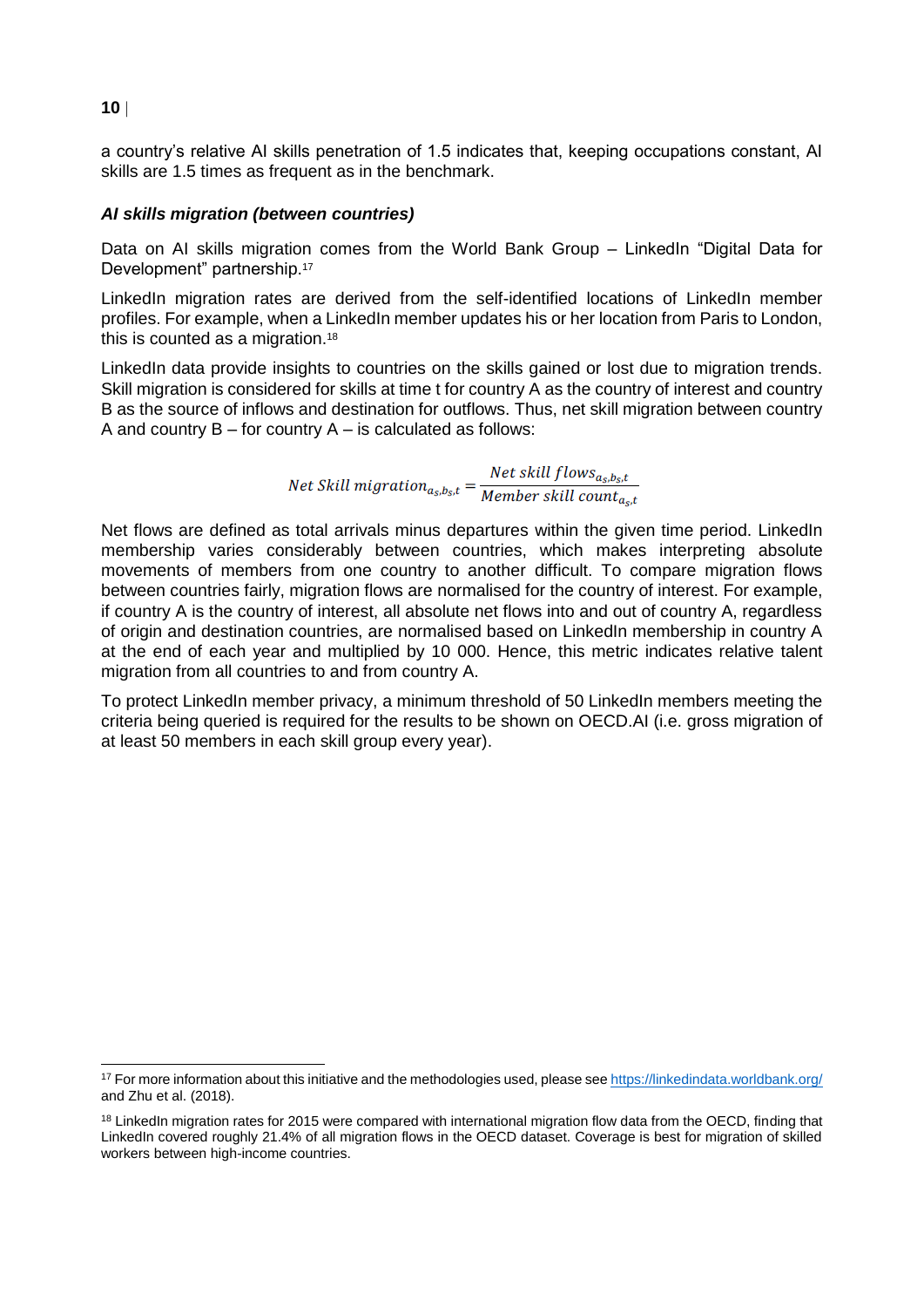# **3 Event Registry data**

#### **Classification of AI news by AI Principle and policy area**

A list of keywords was created for each AI Principle and policy area by selecting the most relevant related concepts in Event Registry's search engine. To be classified under a certain AI Principle or policy area, a news article must a) be related to AI, and b) contain at least one of the concepts specified for that AI Principle or policy area in its title and/or abstract.

#### **Selection of related online news by AI Principle and policy area**

The most relevant news events from the past six months are shown in the "Related online news from Event Registry" lists in both AI Principle and policy areas dashboards. A news 'event' is defined as a collection of news articles covering the same news. It serves as a measure of news impact.

#### **News sentiment analysis**

A 'sentiment' score is assigned to each news article and event to determine whether an article or event is 'positive', 'neutral', or 'negative'. The sentiment score is calculated using the "VADER" (Valence Aware Dictionary and sEntiment Reasoner) open-source service, "a lexicon and rulebased sentiment analysis tool that is specifically attuned to sentiments expressed in social media."<sup>19</sup>

VADER contains a lexicon of words for which a sentiment score has been computed. The sentiment score is a floating value between -1 (negative) and 1 (positive). Additionally, VADER contains a set of rules to determine how sentiment is emphasised with individual words (for instance, "very" emphasises the sentiment, while negations inverse it). The sentiment score of an article results from the analysis of the first five sentences of the article. In practice, news articles rarely have extreme values close to 1 and -1; thus, scores below -0.1 are classified as negative; between -0.1 and 0.1 as neutral; and above 0.1 as positive.

<sup>&</sup>lt;sup>19</sup> For more information about VADER, please see [https://github.com/cjhutto/vaderSentiment.](https://github.com/cjhutto/vaderSentiment)